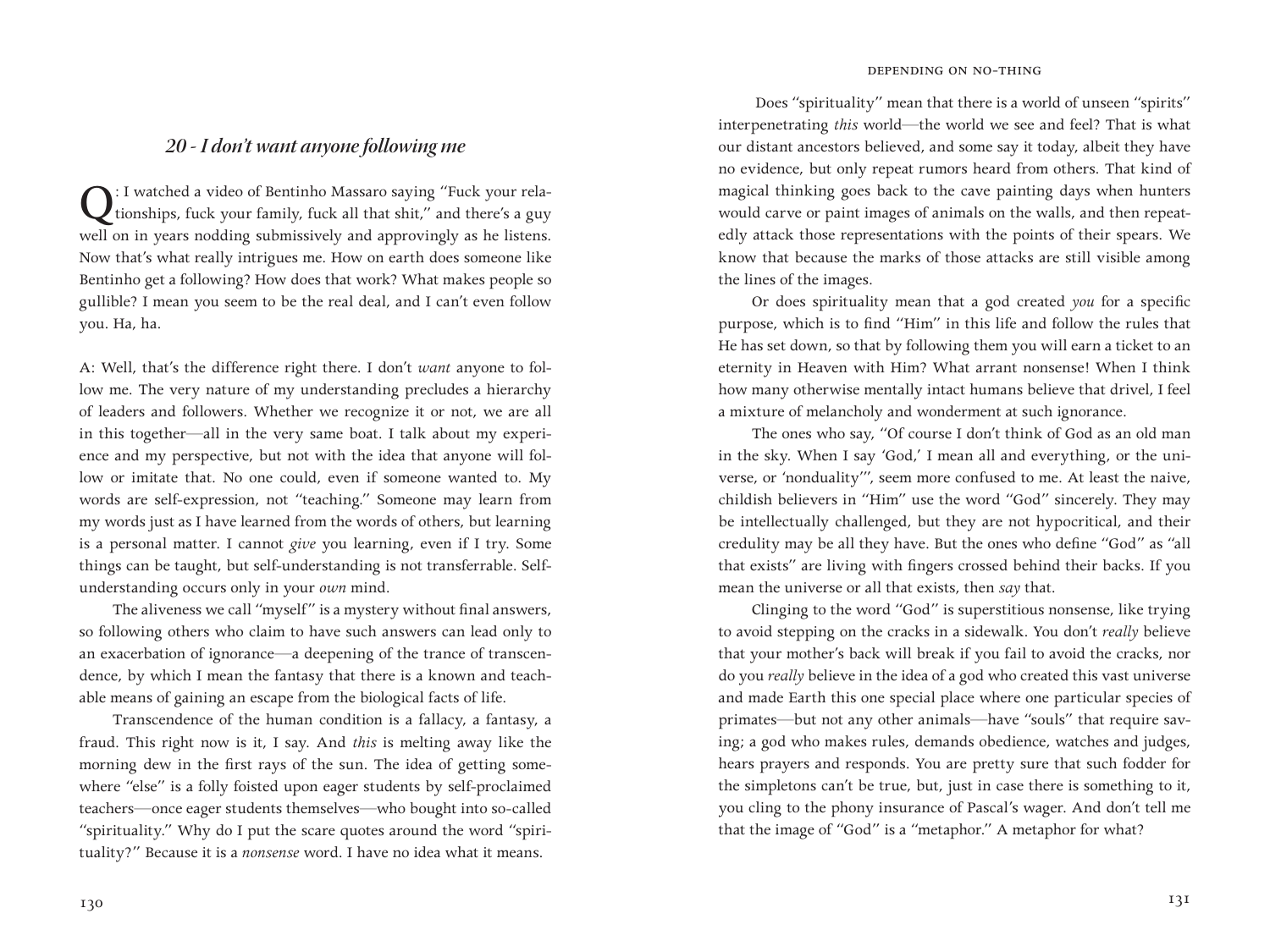I try to avoid exposing the sincerely religious to my skepticism. I don't want to hurt them, and hearing words from me cannot possibly do them any good. But when someone like that—a naive believer in the religion of his or her childhood indoctrination—does come upon my point of view, he or she may react by pitying me because I am not "saved." I don't mind. I understand that. Some try to preach to me. If only they could see how deeply benighted such preaching sounds to my ear—a dismal clatter of one inane idea rattling against the next.

My experience with the other type—the ones who imagine that the word "God" has some philosophical utility—is more complex. From them, I don't get preaching so much as invitations to debate. I used to have some patience for that kind of discussion—at least it might help me to clarify my own perspectives—but nowadays, I rarely take the bait. Mostly, I say what I see and leave it at that. The majority—even some who say they like my point of view—will misunderstand me, and continue to comfort themselves with half-baked metaphysics anyway.

Now and then someone really *does* get it, and that is a joy. For example, this from a reader in Austria:

*"Reading* 4T *for the first time gave me a headache, as I wanted to grasp it all at once. Only months later it all fell into place, or still is falling into place and probably will always be. And now I can approach the whole idea of a non-permanent self and non-permanent world from my gut feeling, from my heart. This feels so liberating."*

Many who can be satisfied with half-baked metaphysics will find just what they desire with a Bentinho, a Mooji, or someone of that ilk. For me, those shenanigans are just a crying shame. Other self-proclaimed teachers seem to offer better approaches. I mean a Rupert, an Eckhart, an Adyashanti, or someone of that caliber. I am willing to take people like that seriously. Some of their views could be useful not useful to me perhaps, but to someone. Still, at times, they too seem hypnotized by dogma, self-deluded, and driven to collect followers which I view as a bad sign. Most assuredly, they are being carefully marketed as cash cows. Real sages and truth-tellers don't *want* people paying to sit at their feet.

What, you ask, makes people so gullible? Fear, I'd say—fear of impermanence, and fear of missing out on the promised "deathless, changeless state" with the power to trump biology. Deathless? Changeless? Really? And you know that how?

As my Austrian reader has discovered, when you really see that "myself" is a mixture of countless fragments, many of which have no staying power at all, and is in no way a changeless, unitary "thing," then you find that each instant of actual awakeness is a kind of death. Like it or not, there is no going back, not even one millisecond. Nothing can be repeated or retained. It's now or never.

This very moment is *sui generis*—a thing unto itself—a never to be repeated once-upon-once. That is not some spiritual mumbo-jumbo. That is my actual living experience. That's what I mean by "awake." Someone may want to be awake "like Robert," but that's not possible. You can only be awake like *yourself*, right now in this moment, or not. Awake is not a matter of degree, but of a clear-cut, night-and-day difference in perspective. Unless you are a light unto yourself, which is part of what I mean by "awake," you will be hypnotized by someone else's version of "reality." To me, this is entirely obvious, but somehow, for others, the hankering to transcend biology, impermanence, and mortality occludes the transparency of *this* moment with vain hopes for something "better" in the next.

To be a light unto oneself is a main theme of *The Ten Thousand Things*, stated explicitly right at the beginning in Chapter 1:

*Following others will not lead to seeing myself and the world as the mystery they are. Quite the opposite. Awakening is when you*  don't *follow.*

Q: Yes, Robert. I understand. It's amazing what people will follow. I went to a concert last night, and the band was awful, singing praises about the devil and such, but nonetheless, they had a massive following.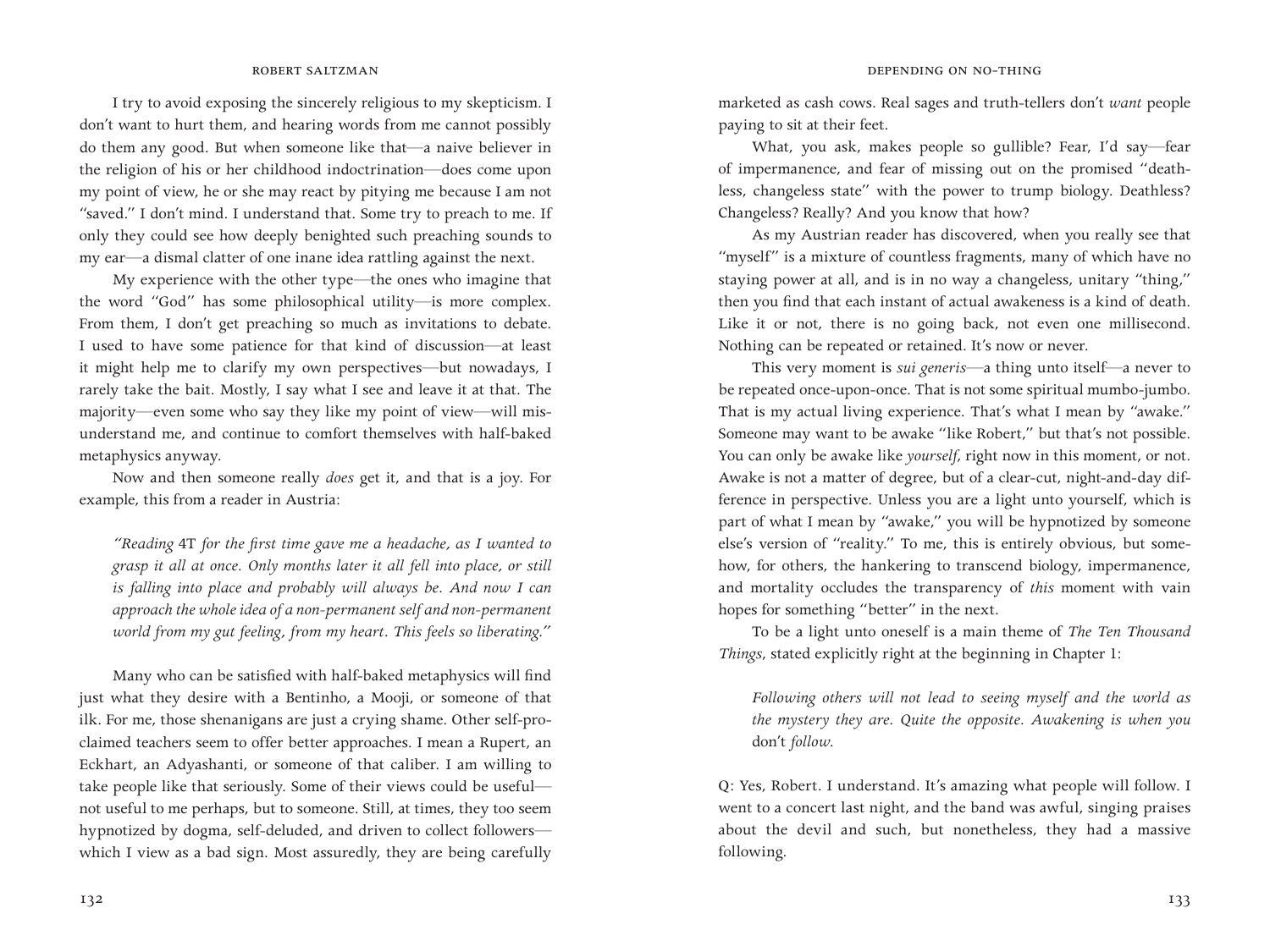Q2: The major difference with a band, of course, is that, whatever bilge they are singing about, they are not offering themselves as saviors and asking people to follow them slavishly. They may be stupid, as many death metal bands are, but they are not creepy cults.

A: Precisely, Q2. I am glad you raised that point. Anyone who claims to be able to *teach* enlightenment or awakening, or call it what you will, risks becoming the cynosure of a cult. Regardless of the details of the teaching, if it promises an escape hatch from the anxieties, pains, boredom, ennui, apparent meaninglessness, and all the rest of what people find unsatisfactory about this aliveness, there will be many customers willing to buy that—to have something delivered to them like a commodity, without real suffering on their part beyond whatever demands are placed upon them by the teacher.

If one *really* wants to understand, much more is required, I say, than just handing over some money, or kissing someone's feet.

A certain kind of person imagines that to be the customer in that kind of transaction is a privilege or a blessing. The instructions of the so-called "master" are seen as a shortcut: "I pay to attend the retreat, and then everything I need to know will be explained to me." Attractive young people may try to cut to the head of the line by offering to have sex with the teacher. Then, they imagine, the supposed transfer of *shakti, satya, prajna*, direct wisdom, or call it what you like, will be even quicker and more powerful than just paying in cash to sit there listening to a lecture. That kind of sex may be gratifying for the teacher, but it is ultimately demeaning to the student; and in a setup like that, any pretensions to honesty fly right out the window.

The entire landscape of spiritual teaching past and present is littered with examples of abuse, ill-treatment, and lies. As long as one imagines that there is some sacred, holy, or faultless aspect in the words of those who call themselves spiritual teachers, those perversities will be swept under the carpet until finally, the shit hits the fan, as it did for Bubba Free John (Adi Da), Rajneesh (Osho), Muktananda, Satchidananda, Yogananda, Sai Baba, Bikram Choudhury, Andrew Cohen, Sogyal Rinpoche, Sakyong Mipham, Noah Levine, Bentinho Massaro, et al.

 To be clear, I have no first-hand knowledge of bad behavior involving any of those people, but stories about them all have been published widely and confirmed by various witnesses.

Back in the 1980s, I wrote about the case of Osel Tendzin, the successor to Chögyam Trungpa. I did have inside information about that situation. Tendzin was diagnosed with AIDS but continued having sex with many of his students, both male and female, without advising them of the risk. In many of those encounters, Osel passed on the virus to students and consequently to their unknowing spouses and partners. When *that* scandal came to light, it was accompanied by a grotesque controversy over whether Trungpa had told Tendzin or not told him—there was testimony on both sides of the question—that he could carry on having sex with his students confidently, because as long as he kept up his esoteric *Vajra* practices, no one could be infected. You can't make this shit up.

Due to the AIDS factor, that is a particularly lurid case. But even if less salacious, the way that power differentials between teacher and student are used to procure sexual gratification in exchange for a leg up (sorry) on the teaching, is commonplace, and entirely regrettable in my view.

As for the money aspect, many teaching operations are carried out along the lines of the most modern business models aimed at branding, growth, and "revenue enhancement," just like any other for-profit operation. That, in my view, is also entirely regrettable. Wisdom has no price, and those who charge large fees for discussing it probably don't have the real thing in the first place. Or, if they do, they are acting like spiritual sex-workers who may offer some cheap, counterfeit "love" to the rubes, but who save the real thing for their personal lives, the lives the customers never see.

Suffice it to say that the teacher in such a setup, motivated by the material, sexual, and other narcissistic gratifications that being "the one" can provide, has every incentive to recruit and retain followers/ customers. That, in my opinion, is already perverse. If you are really free yourself, why do you *want* followers and want to keep their numbers growing? Why do you *care* how many followers you have? You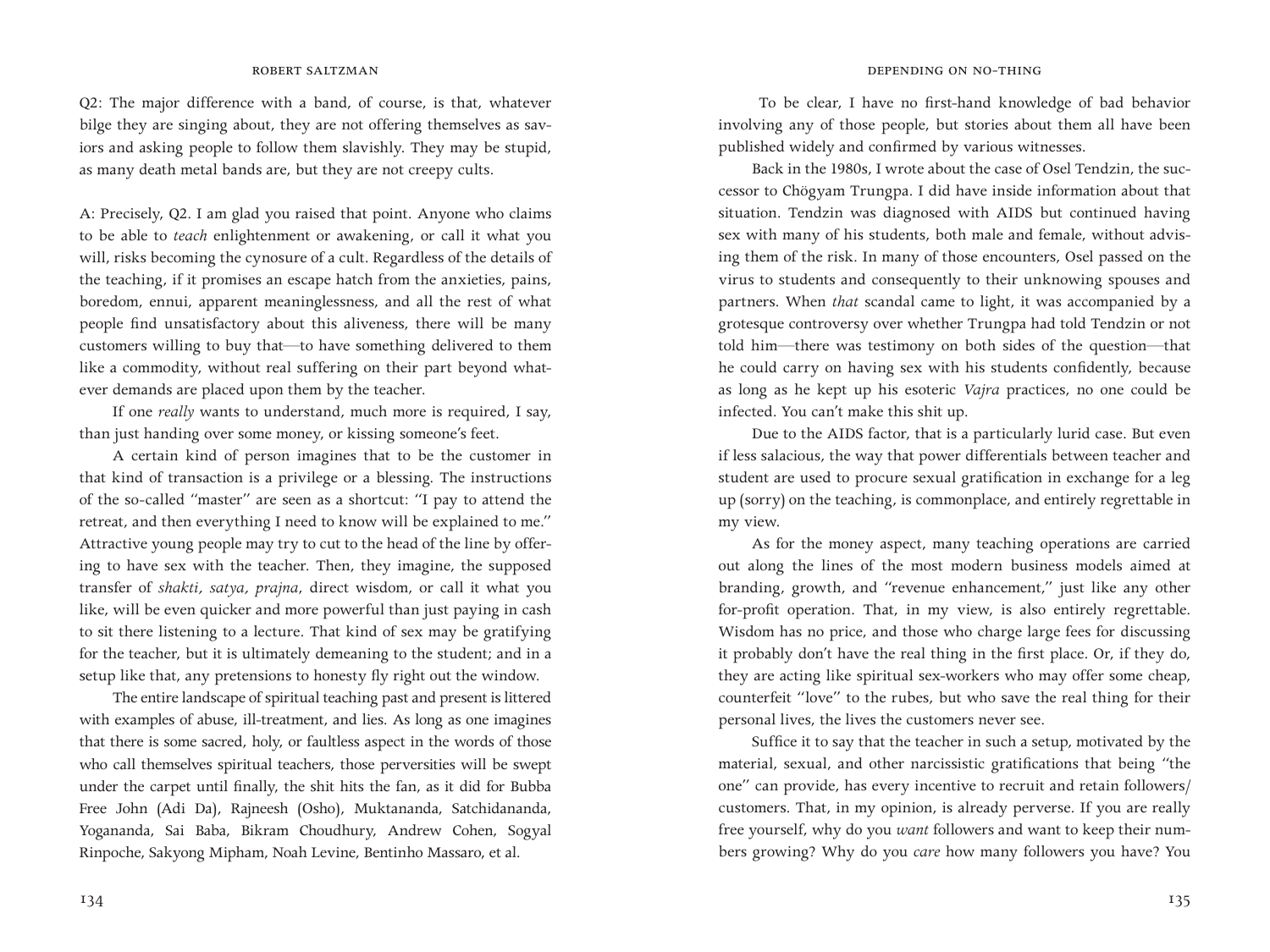care because they pay.

The famous Sri Nisargadatta, who inspired so many contemporary teachers like Eckhart Tolle, Deepak Chopra, and Wayne Dyer, had few followers and earned his own livelihood as a shopkeeper. That man shared his point of view in a small attic room, refusing to accept money or gifts of any kind in exchange for that teaching. Eckhart, Deepak, and Wayne, I observe, are not so scrupulous. They are all about the bread, and in it to win it, although it is Nisargadatta's ideas, misunderstood and watered-down, that they are selling. Why do I say "misunderstood?" Because Nisargadatta himself said that only one person ever understood what he was saying. The rest only *imagined*  understanding, and still do.

You might ask, "Robert, why do you focus so much on the *money*  aspect of the spiritual supermarket?" I suppose that's because I have seen that, once a high-gain business model is the focus, veracity goes right out the window. It must, because fulsome honesty rarely leads to the kind of popularity that gins up six- or seven-figure profits. Cashing in big requires a painless, palatable product—something that goes down easy—not the troublesome truths of transience.

Spiritual seekers, who are the clients of these so-called teachers, *claim* to want "Truth," but they are *lying* to themselves. It is not "Truth" they are after, but a reduction in anxiety, an improvement in the way they feel, a purpose and a meaning to this aliveness beyond living itself. And most of all, they want and are willing to pay for the promise of a path that leads to transcendence of or escape from mortality and human limitation—which is flat-out nonsense, I say.

Before continuing, I want to say that I am not questioning the *sincerity* of one particular self-described teacher or another. Probably some of the ones I have mentioned here and elsewhere, along with others I have not mentioned, are sincere in wanting to convey a certain message that they take to be "Truth" and, in some cases, parts of a message like that might be reasonable.

But even if their intent is sincere, they seem equally earnest, or even more, in believing that they ought to be *paid* for teaching, so that their *job description* is "spiritual teacher," which I find an absurd

designation. A mind like that says to itself, "If I had to work otherwise to pay my bills, I would not have the time to teach, to travel, to conduct retreats, etcetera." So, it is clear that making a living from spiritual teaching is the intention right from the start, and no bones about it. Selling sex is said to be the world's oldest profession. If it is, priestcraft is right behind.

As someone who has provided professional services for pay—I practiced depth psychotherapy for twenty years or so—I feel wellequipped to comment on this point. I cannot view conversations like this about our ultimate existential being as a "professional service." To provide therapy is one matter. This is *not* that. The questions that arise here, and are part of *4T*, need another approach entirely—one based on coming clean about all one does *not* know and never will know. The only valid "spiritual teaching" I can imagine would say something along these lines:

*No one knows what any of this is. No one ever has. We find ourselves alive and aware without knowing how or why, if there even* is *a why. Our brains invent questions that they are not powerful enough to answer. A great deal about this aliveness must remain always beyond our ken. The deepest questions* have *no final answers but must remain open. To accept final answers is to be deceived. No one is an expert in the art of living, which is an art of improvisation, not certainty. Now, with that in mind, what do* you *want to do?*

Just watch one of these professional teachers at work, sitting on the throne, surrounded by the paying customers, and often plenty of flowers and portraits of famous gurus in whose "lineage" they claim to belong—what foolishness. If asked a question, how often does one of these self-described teachers say something like, "I don't know. I'm not sure. To be honest, I have no idea about that. Maybe no one does or ever did?" Your chances of hearing a reply like that are either slim or none, and Slim, it seems, just left town.

Relentless certainty is a chief feature of the product. The customers pay to have their doubts assuaged, not aggravated.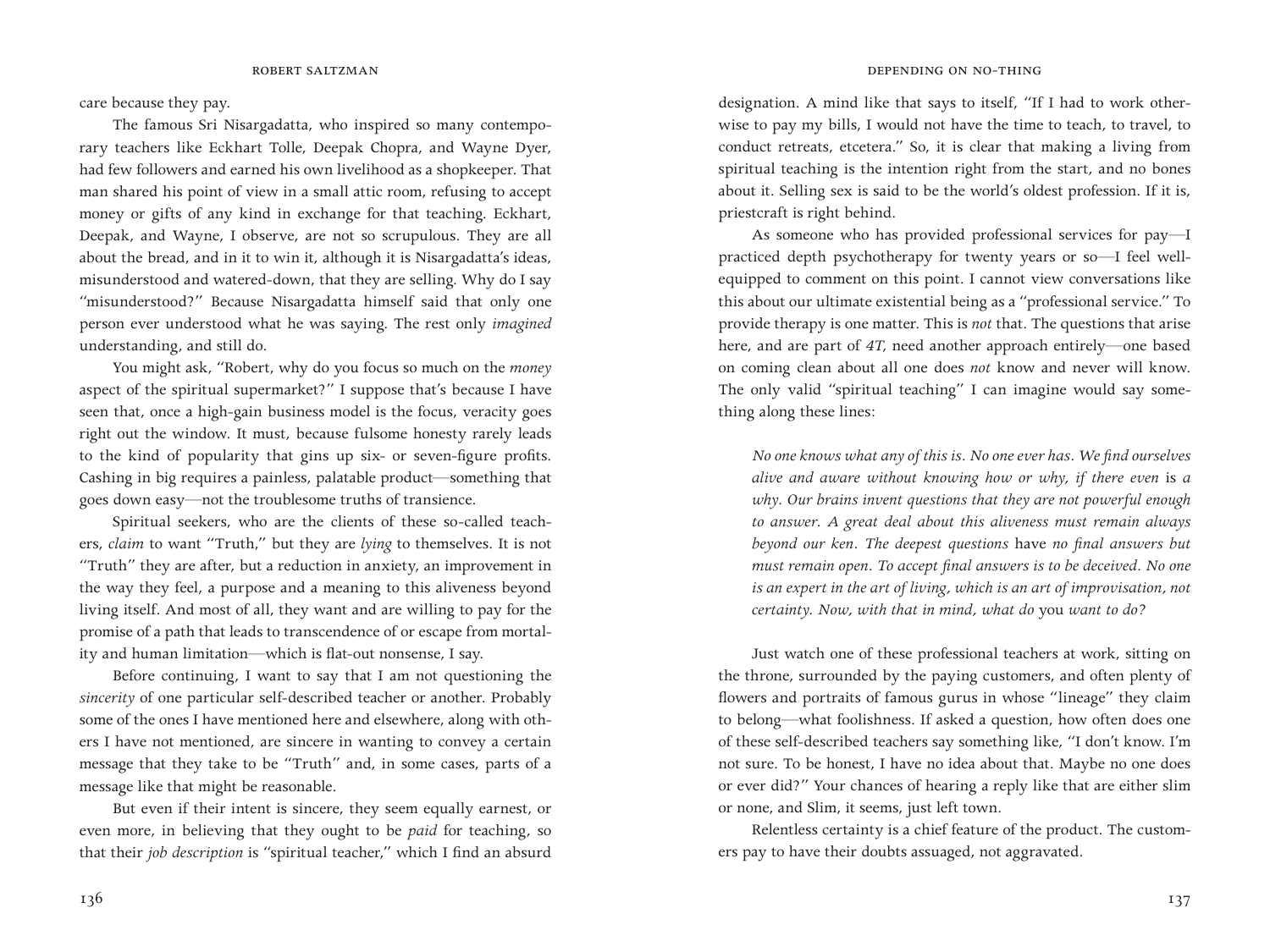I was sent a video of one of the most highly regarded contemporary teachers in which he was asked why evils such as child abuse exist. Well, this cat twisted himself into knots trying to answer that ancient, insoluble question, smiling all the while—his stagecraft seemed obvious—as if in those dulcet, carefully modulated tones, interrupted by oh-so-thoughtful pauses, he was proffering profundities instead of tendering tired tropes.

Rather than saying, "I don't know *why* there is evil in the world"—which would have been simple and honest—this man occupied ten minutes riffing on "universal consciousness." When the questioner, exasperated by that performance, interrupted to ask for something more concrete—which I admired as a sign of acumen this supposed "teacher" just twisted himself into the next grandiloquent knot. He seemed to be up for anything but saying, "I don't *know*." Equivocation on that level would be difficult to parody, but the teacher was deadly serious, and nothing funny about it.

I did not think this famous teacher was *lying* exactly, but is just deluded himself by the religious dogma of nonduality which *claims* much explicatory power but actually *explains* nothing. So, his answer to the question of why evil exists was not an intentional fib, but the common misapprehension that religious *beliefs* can explain observable *facts*. From his perspective, he *did* have that answer: the one that was poured into his ear while sitting at *his* teacher's feet.

- Q: "Why did the plane crash?"
- A: "Oh, simple. It was God's will."

But even if he *had* felt uncertain, his glibness, that never missed a beat, suggested that he would never let on publicly. He might justify such an evasion with the argument, "My job is to present and convey the 'teaching'—not to be entirely candid about my own mind."

I can see the attraction of that angle. It must be fairly relaxing to be able to stick to "Love is all there is," or whatever platitude applies, while concealing—perhaps even from oneself—a mind that comprises thoughts and emotions that have nothing to do with love.

# **ROBERT SALTZMAN DEPENDING ON NO-THING**

My friend, Dr. Robert K. Hall, and I have had wonderfully deep conversations over the years. Robert, as previous readers know, spent many years as a Buddhist teacher and a Gestalt psychologist who trained with Fritz Perls himself, so we always had plenty to talk about.

If you have read *The Ten Thousand Things*, you may recall a conversation where Robert and I were discussing the desire to know "the self." Robert said that after a lifetime of looking, he had found nothing (no-thing). The self, he meant, is empty at its core, so if you search for a lasting, permanent self, it's not there. Like peeling an onion, if you keep at it long enough, you end up with nothing. I agreed that I too had found no-thing, and added, "So all of this religion, all the practice, all this talk about noble truths and such, is just a wall they build to keep out nothing." Robert laughed and nodded his head yes.

Robert is in hospice care now and near the end, so our conversations are even more candid than before, which was already pretty wideopen. I asked Robert what he thought about spiritual teaching now that he is no longer involved. "Well," he said. "It's a good way of passing time, and it might make someone feel better, but that's about it. I don't see that it *leads* anywhere at all." Robert, you are a beacon of honesty.

Another such beacon was Alan Watts, who never claimed to be a spiritual teacher, and certainly not "enlightened." In fact, Alan often said that, being an ordinary chap, he had no obligation to act like a saint, and he didn't. People tried to make a cult leader of him, but he would have none of it:

*I'm an entertainer. That is to say, in the same sense, that when you go to a concert and you listen to someone play Mozart, he has nothing to sell except the sound of the music. He doesn't want to convert you to anything. He doesn't want you to join an organization in favor of Mozart's music as opposed to, say, Beethoven's. And I approach you in the same spirit as a musician with his piano or a violinist with his violin. I just want you to enjoy a point of view that I enjoy.*

Thank you, Alan. That is my intention too. I'm an ordinary human primate animal who, like others before me, finds himself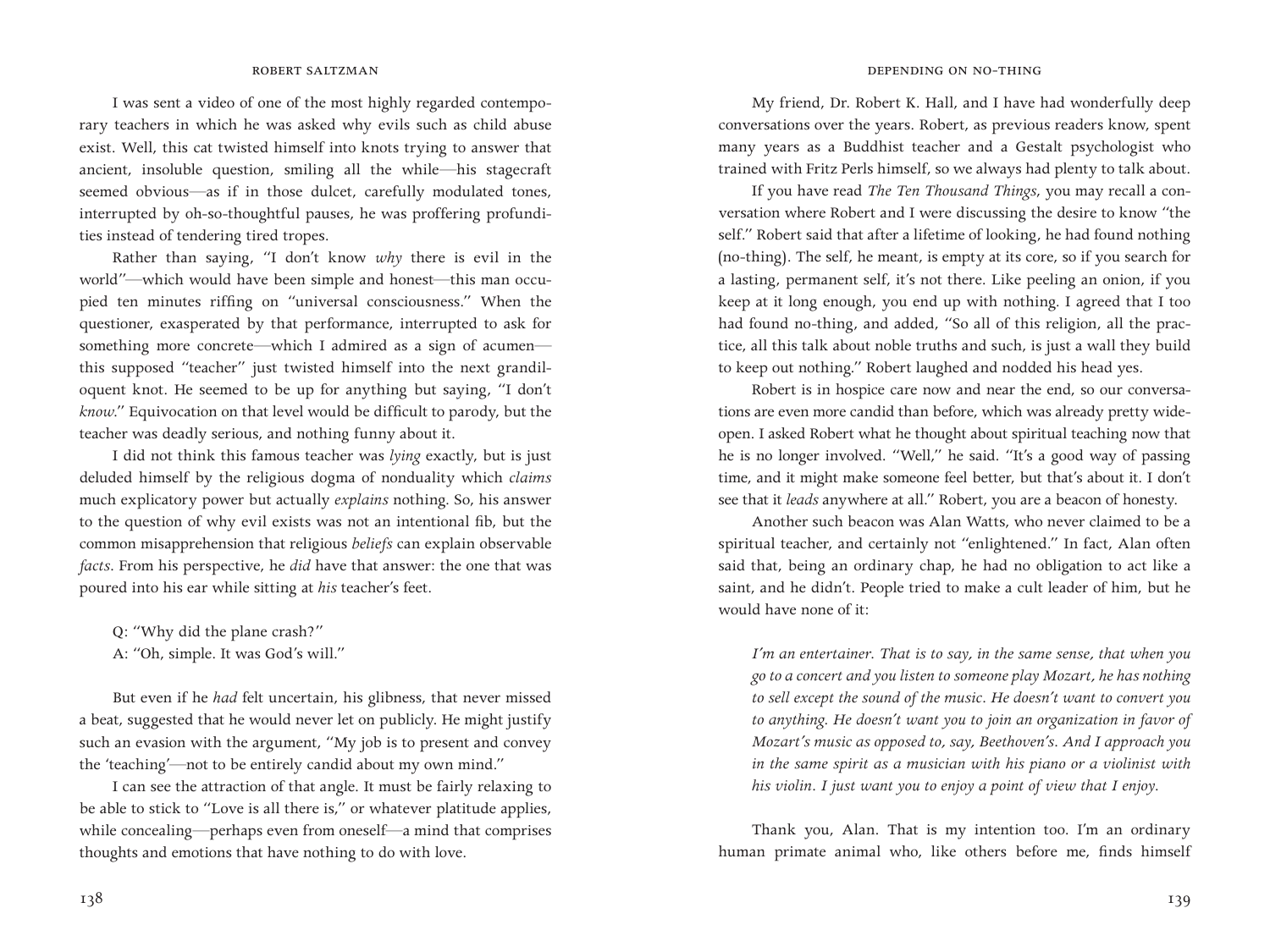awake. Since "awake" seems to be a point of view that people imagine is desirable and claim to be seeking, I am willing to speak about it in a simple way, but my words are phenomenology, *not* instruction. I have no "wake up magic." I'm expressing how I see things, not telling others how to see them. Whatever I may say, the intention is not to collect followers, but to encourage finding one's own mind. In finding your *own* mind, you *will* be enjoying the point of view that I enjoy, but in your own way.

Recently, the guru who calls himself Mooji has been accused of the same kinds of sexual transgressions and other forms of power-tripping that have brought down a few once-powerful men in this era of "me too," when at least *some* chronic abusers of girls and women are being unmasked. Along with those allegations, which are multiple enough to be at least credible, the cult atmosphere that surrounds this man has been exposed, including people kissing his feet, and even worshipping him as "God on Earth," which he encourages, although lately, probably because of increased scrutiny, he pretends not to, and even has lawyers threatening people who report that he does encourage it.

These cult members are not bowing to Mooji's *ideas*, which are pretty much the same old platitudes about "love" and nonduality, but to his *person*—a sign of mental disorder and derangement, both on the followers' part, and on Mooji's. That is why a setup like this is called "a cult of *person*ality."

A friend of mine knows Mooji. She jumped to his defense. "He's not like that," she said. "He does not *want* people kissing his feet or worshipping him."

I replied, "You know this guy personally, and I don't, but in his public persona, he seems to manifest all the characteristics of what a friend of mine calls an 'I-doll.'"

If you really don't *want* to be the I-doll at the center of a cult, and if you *really* don't want anyone kissing your feet, it should be a simple matter to end it. No big deal. "Hey," you tell them, "I may have something worth saying, but I'm no god and neither is anyone else. Get off your knees. Do *not* try to kiss my feet. Do *not* call me 'master.' Do *not* say that I am God on Earth. Listen to what I have to say, and then go

home and live your own life."

But that's a bootless business model. Why admit to being an ordinary human being when you are paid well to pretend to be a holy man in the lineage of Ramana Maharshi (who, incidentally, *had* no lineage)? Why say "stop," when you have willing women hanging on your words, and can sell photographs of your feet and samples of the earth you have stepped on in the gift shop? (I am not making that up.)

By the way, what's with this foot fetish anyway? Why kiss his *feet*? Can someone who knows more about Eastern religions than I do explain that to me? Why not, for example, kiss his ass?

Well, my friend flipped out and went on a tirade. That was entirely unexpected. Somehow, in her eyes, Tony Moo is above reproach. In her view, Mooji *can't* be just another bad penny holy man, so instead of seeing the cult for what it is, she disparages the reporter who wrote the "fake news" outing Mooji's bad behavior.

Yes, reporters can get stories wrong, but a generalization like that cannot neutralize specifics such as the ones in the reports, particularly when there is corroboration from various ex-followers. This *I-doll*, it seems, has feet of clay. There it is again, the *foot* thing. Go figure.

Q3: If I understand right, everything is just happening—following, not following, awakening, dreaming. So, who cares? In this oneness, who is there to care?

A: *Really?* Are you actually saying you don't care about *anything*? Are you really saying that, no matter what, it's all the same to you? Or are you projecting some kind of nihilistic theory you picked up somewhere onto actual human *be*-ing? Speaking personally, I care about lots of things. If you ask, "Who is there to care?" the answer is "Robert. I care." I care about every word in this reply, for example. If *you* really *don't* care, how about a dog shit sandwich on rye for lunch?

I am *not* talking here about "this oneness," as you put it, nor saying that we are "all one." I am saying we are all in the same boat, which is not the same thing at all. In *this* boat, the vessel of life in which we all are sailing, each of us abides for a time, and then dies and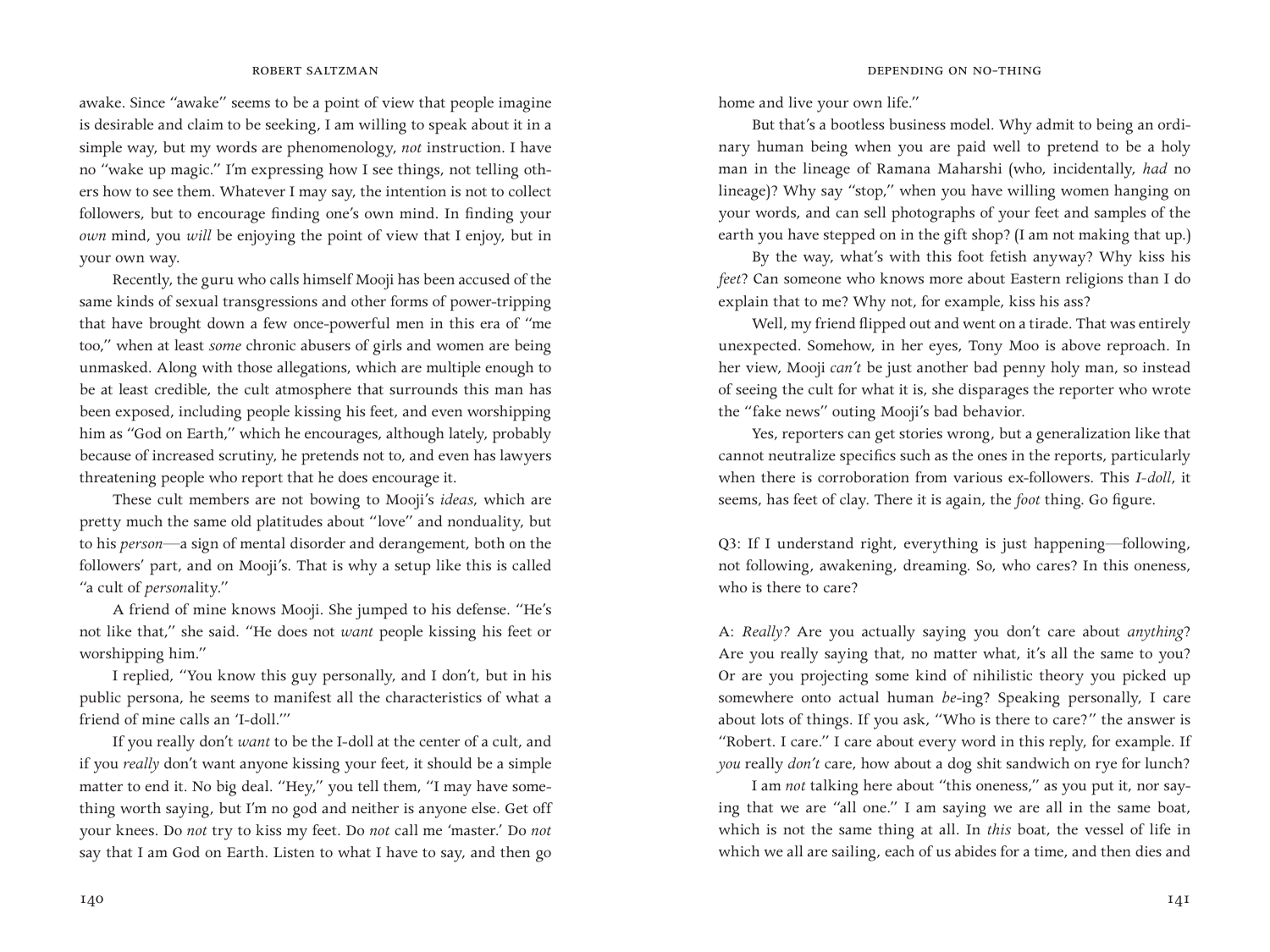is thrown overboard—burial at sea, so to speak—while the boat sails on. So, "myself" is a passing biological phenomenon. But to notice that "myself" is transient and impermanent is not the same thing as saying, "No person really exists, so who cares?" That attempt to erase any boundaries at all between I and thou—or between peanut butter and dog shit—is a form of spiritual self-hypnosis. Snap out of it.

Q4: I see we have another victim of the folk theory of nondual enlightenment—holding on to it tightly, hoping to find themselves one with the universe some day, all the while being polluted with a constellation of ideas about what enlightenment is like as an experience, that is certain to keep them in ignorance. It's the reason why actual enlightenment is so rare: everyone's beliefs about it have them blinded to what's always right in front of them as their entirely ordinary, mundane awareness.

But that doesn't sell, does it? That doesn't make you special. It's not exotic. Not enough Sanskrit mumbo-jumbo or ancient gurus who were probably just as creepy as the ones we call out today. Nope. You can't be cool if enlightenment is no big deal, and gurus can't get rich, so the cycle continues and people stay in abject ignorance, despite knowing all the fancy words and reciting all the magic chants.

A: Thank you. That's well seen. I will be more succinct: leave so-called spirituality to the ninnies, wake up to what is always right here right now, and you may get a glimpse.

Q5: Would you say more about how duality obviously exists? I have been taught that seeing life dualistically is an illusion, and there is really only one "thing."

A: Sure. Imaginary/real, up/down, light/dark, dead/alive—all of that is duality. We live in a world of duality. In regards to the *material* world, that should be obvious: tall bamboo, short bamboo. On a more *psychological* level, happy/sad, fearful/confident, outgoing/ introverted—the list is endless—are all dualistic opposites. The word

"spiritual" is entirely dualistic. If there are ideas or experiences that are "spiritual," then there must be ones that are *not* spiritual.

No matter what motivates the attempt, you will never erase by fiat—by just *claiming* so-called nonduality—the obvious differences between one thing and another, including one person and another. If you consider that so-and-so is "realized"—as presumably was the person who *taught* you that duality is an illusion, whatever you mean by the word "taught"—then that implies that others are unrealized. So the term "realized" implies duality as soon as it is spoken.

 The idea of "nonduality" is a religious concept—largely a Hindu religious concept—*not* a fact. And it is a concept that confuses people to the bizarre extreme that they deny the evidence of their senses and the thoughts and feelings of their *own* minds, replacing all that with second-hand ideas.

I am old enough now to have watched the notion of "nonduality" manipulated into a marketable mania. That term was barely ever heard until the 1990s. Now "nonduality" is a gimmick, a sales tool, a brand. If you tend towards materialism, you can now buy a "Cosmic Nonduality Mala," and that string of magic beads, advertised on the internet, probably costs less than a Skype session, also sold on the internet, with someone who purports to "teach" nonduality. The beads might work better too.

To see things as they are requires rejecting "nonduality" entirely, I say. Just forget what you were taught about nonduality or anything else. Find your *own* mind. Personally, I never even think about nonduality unless someone asks me. What is, is. And that is neither, I say, dualistic nor nondualistic. It just is.

Q5: Well, Robert, you wrote this: "To the extent that there even is a 'myself' separate from thoughts, feelings, and perceptions, they just bounce around as they will, like a beach ball in a rapids, while I, being just another thought, albeit a repetitive, habitual one—a *pet* thought, so to speak—just bounce around with the rest. It's *all* me. That's what thoughts, feelings, and perceptions are: me. In my experience, there is no 'self' apart from that. Others, I know, believe differently."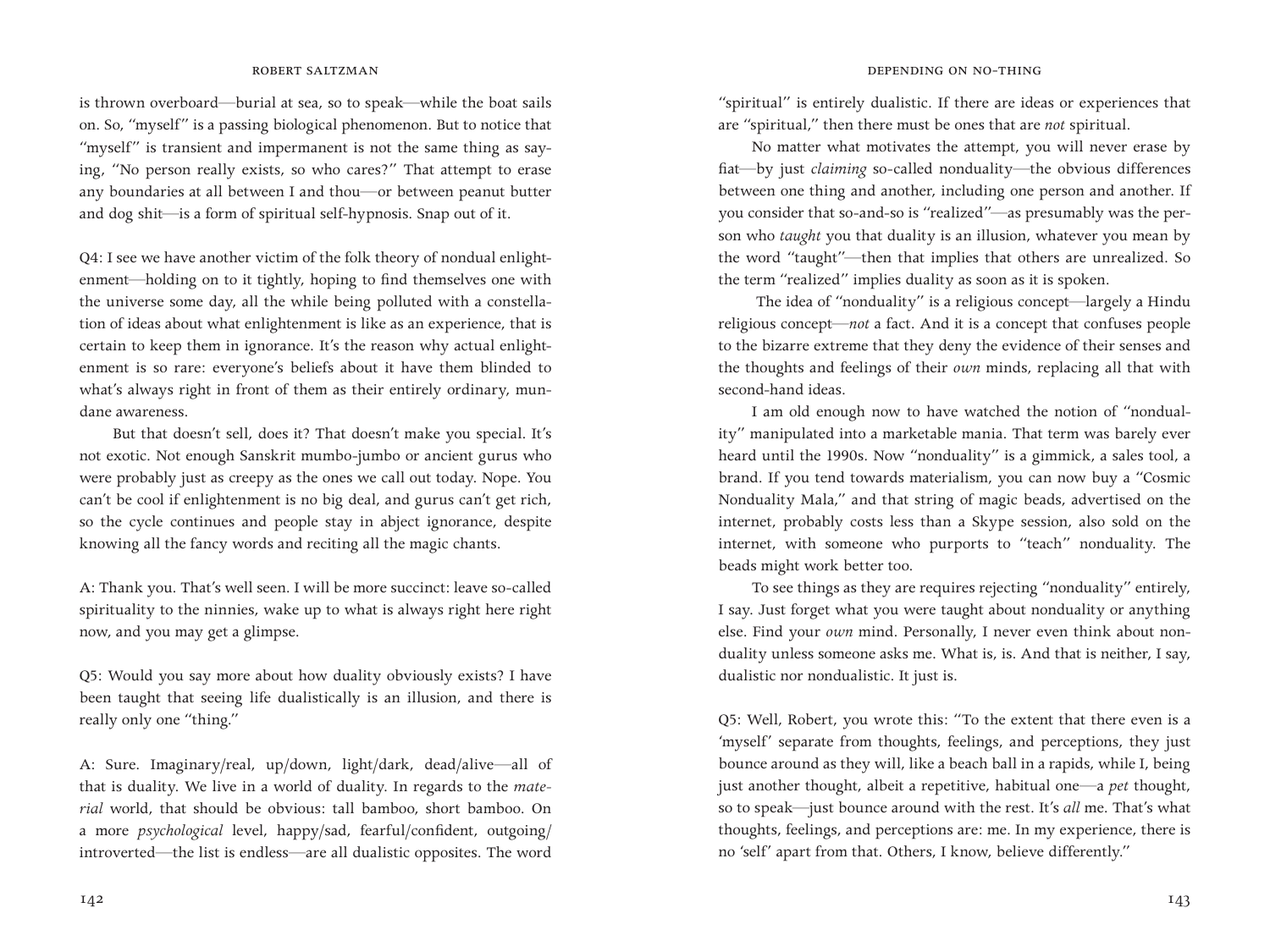So, Robert, if there is no "myself" separate from thoughts, feelings, etcetera, then why does it matter what one thinks or feels?

A: I wrote that in the context of saying that no one is standing apart from thoughts, feelings, and perceptions *controlling* them. That is one aspect. But to say that because no one can *control* feelings means that it does not *matter* what one feels—that, for example, hatred is the same as compassion—is quite another aspect entirely. Of *course* it matters. It does to me at least.

And lacking control over the arising of perceptions, thoughts, and feelings certainly does not suggest that "Robert" does not exist at all, which is what the silly nonduality students are trying to make themselves believe. In the mistaken notion that selling themselves on such silliness will stifle their suffering, they pretend that "myself" is only a figment or a misunderstanding. That kind of pretense will not stifle suffering, but only deepen it, I say.

This is difficult ground. Many people I have known who try to explore these matters—including some well-known teachers—become disoriented and end up clutching at conceptual maps—the map, for example, of "No person really exists." That statement may make sense from a certain angle, but to apply it across the board as a final "Truth" makes no sense at all. Do you really want to deny that "myself" as an individual focus of perceptions, thoughts, and feelings, exists? If so, that is a disorientation from which it is difficult to recover, and I have seen it taken to absurd lengths such as, for example, avoiding the personal pronoun "I" entirely: not "I feel that… ," but "Here it is felt that…"

Well, here it is felt that talking that way is inane.

If you ask me "Who or what *are* you, Robert?" I will reply, "I am a human being." If I were to say, as the self-described teachers try to claim, "I am pure awareness," that would be a lie. No, people are *not* "pure awareness." Pure awareness does not have opinions, *or* students, and certainly does not need lunch money from them. If you are paying to sit there listening to such drivel—including such idiotic classics as "Thought is not real, only love is real"—snap out of it.

And beware believing everything that a self-described "teacher"—even an illustrious, celebrated one—tells you. Jiddu Krishnamurti, who had many worthwhile things to communicate, was famous for his so-called "secret," which many tried to copy in a kind of imitative stoicism. His secret was "I don't mind what happens." But in that, JK was lying. As a look into his biography will reveal, he was a man of *many* preferences. He *did* mind. We *all* do. Stoicism, which I recommend as a valid approach to ordinary living, is one thing. From that perspective, I will enjoy what I can enjoy, and endure the rest. But that is *not* the same as not *caring*.

"What's for lunch?"

"Well, you have a choice between a bean burrito and a warmedover vomit ragout. Which do you want?"

"Oh, I don't care."

So Krishnamurti, whose ideas inspired me when I first heard them, and whom I still admire on that level, was a liar. He professed to have no interest in sex—which his followers took to be a sign of spiritual enlightenment and tried to emulate, sometimes destroying marriages in the process. But JK's claims to sexual asceticism were pure, unadulterated horseshit.

According to Radha Rajagopal Sloss, author of *Lives in the Shadow with J. Krishnamurti*, the famous "celibate" carried on a 25-year schtupping festival with a married woman (Sloss's mother), including cooking up false accusations of embezzlement against the woman's husband (Sloss's father), which the author called "a personal vendetta fueled by passions of the heart." So not just secret sex, but other lies as well, and nasty lies at that.

There is a capital lesson here: *eschew emulation.*

Krishnamurti voiced some lovely ideas—for example, "The seer *is* the seen"-but he was no saint, nor an "enlightened master." To quote my friend John Troy again: "Take the message, and leave the messenger."

Q5: This seems to be a matter of perspective. If you look from the position of the mind you are the wave. If you look from the position of the